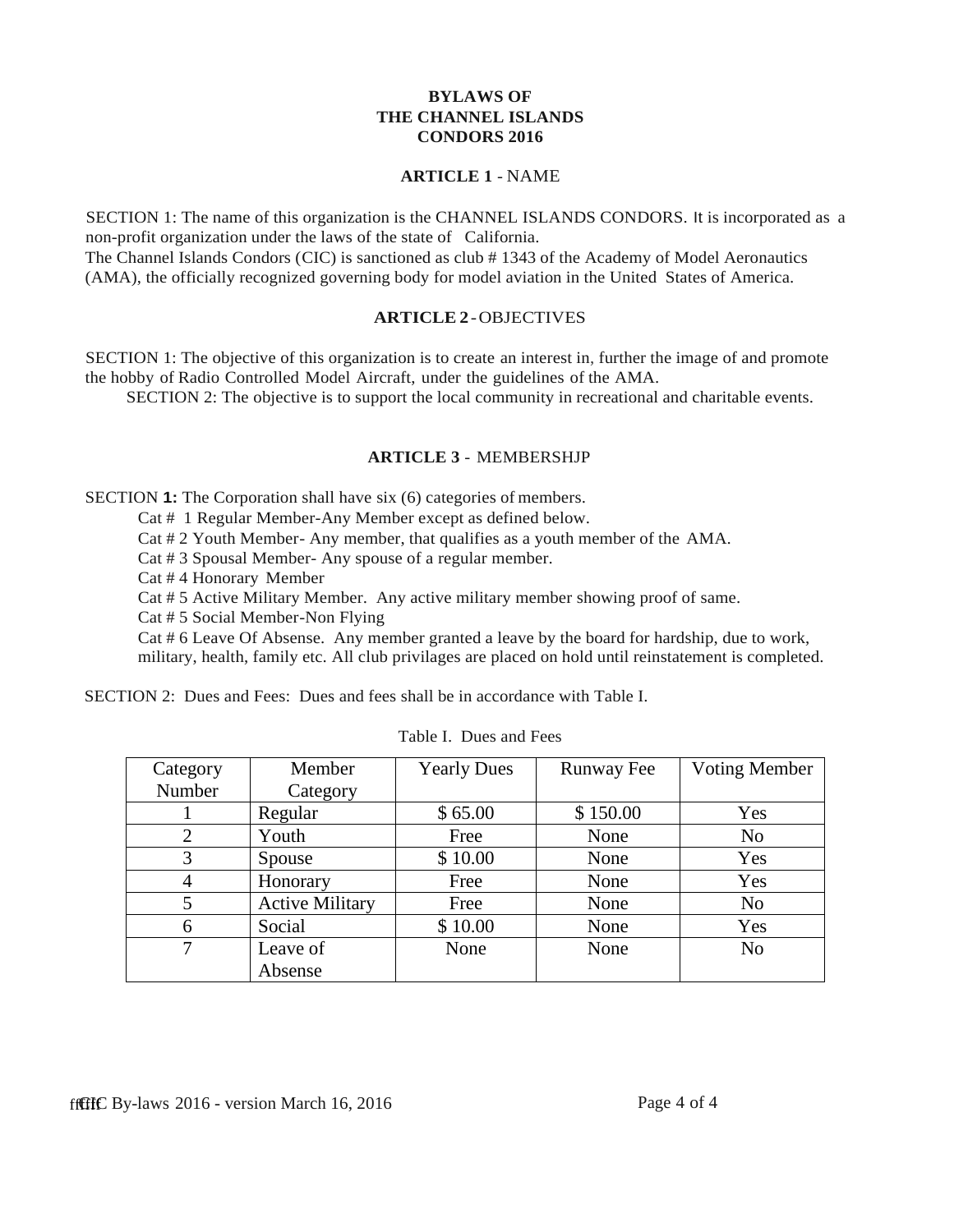SECTION 3: All CIC club members must be current members in AMA. They shall carry up to date membership cards from both the AMA and the CIC organizations. Non-Flying Social Members, category (# 6) are exempt from AMA membership. Members on Leave of Absense (#7) may or may not maintain AMA membership during their approved leave.

SECTION 4: Leave Members, Youth or Active Military member shall not be elected or appointed to serve as a club Officer or Director.

SECTION 5: New members must fly with a board appointed flight instructor until such time they can demonstrate basic flight safety to include take off and landing procedures. If after 90 days the new member cannot meet the minimum flight safety procedures the member may choose to request a refund of fees and be removed from regular member status or to continue to fly with assistance of a flight instructor until they can demonstrate and pass the flight safety requirements. If member chooses to continue membership beyond the 90 days all membership fees paid are non-refundable

SECTION 6: A member may request a leave of absence in writing to the Board of Directors.

SECTION 7: Upon transition from Active Military to Regular membership, the Runway Fee shall be due and payable.

SECTION 8: Upon transition from youth to regular membership, the runway fee shall be waived provided that membership dues are current.

SECTION 9: – Honorary membership may be conferred upon any member who has made significant contributions to the club over a period of time. Consideration for Honorary membership requires the recommendation of the Board of Directors, and a majority vote of the members in attendance at a regular meeting. An Honorary member shall be exempt from paying dues or other assessments.

SECTION 10: Resignation. Any member may resign his or her membership by giving written notice to the Club.

SECTION 11: When membership dues is not kept current A reinstatement fee equal to half the yearly membership fee will be due and payable prior to renewing membership. Dues are considered delinquent if not paid by March 1. Leave of Absense Members are not subject to the reinstatement fee and only pay the membership due for that year was their reinstatement is requested.

#### **ARTICLE 4** - OBLIGATIONS and DISIPLINES

SECTION 1: The acceptance of membership in this organization shall bind each member to abide by all conditions, rules and regulations of the corporation.

SECTION 2: All members shall comply with the following rules:

- a. Academy of Model Aeronautics National Model Aircraft Safety Code.
- b. Channel Islands Condors Flying Site Safety Rules.
- c. CIC Flying Site Operational Rules.
- d. Additional AMA documents as may be listed in the Channel Islands Condors Flying Site Safety Rules.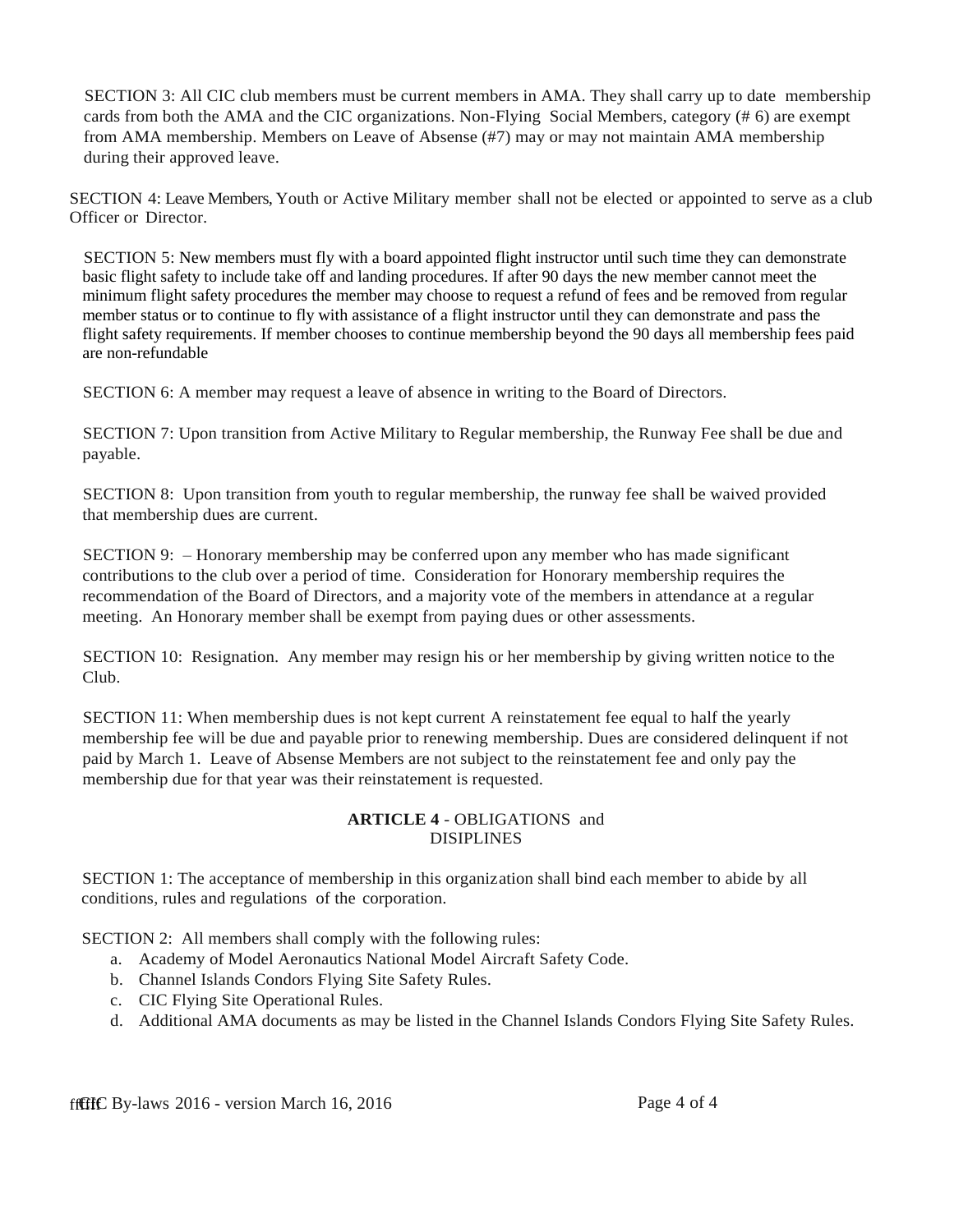SECTION 3: Refusing or neglecting a strict and honorable compliance with the rules and regulations of this Corporation shall render any member liable for reprimand. The reprimand may include but not limited to, a fine, suspension, or expulsion. Flying outside of designated flight space or willfully violating AMA or CIC flight rules may be grounds for immediate expulsion from the club pending the approval of a board investigation and finding.

SECTION 4: No member shall be reprimanded without formal charges having being made in writing to the board of directors and the member. The member may appear before the board of directors in his or her defense. The board of directors by a vote of two-thirds may reprimand the member or dismiss the charge. A member under reprimand could forfeit his or her club privileges. A member under suspension who contrary to the determination of the board flies, or refuses to pay the imposed fine will be expelled.

SECTION 5: Expulsion: Any individual may be expelled from the Cub by a two-thirds (2/3) majority vote of the members-present at a regular meeting after determination by the board that the member should be expelled,

SECTION 6: Reinstatement: A two-thirds vote of the membership present at a regular meeting is required for reinstatement of an expelled member back into the club. All fees to include sanctioned fines, Runway fees and membership fees shall be due at time of reinstatement. AMA membership must be valdiated before reinstatement.

SECTION 7: A guest may fly his or her model on a limited basis (3 times a year) when invited and supervised at all times by a club member. All guests engaged in flying aircraft will be required to carry a current AMA membership card. Abuse of this rule by the club member hosting the guest is grounds for disciplinary action as determined in ARTICLE 4 section 3.

#### **ARTICLE 5** - BOARD OF DIRECTORS

SECTION 1: The control and management of the affairs, funds, and property of this corporation shall be vested in the board of directors. Such board shall be composed of all the elected officers.

SECTION 2: Terms of office of the members of the board of directors shall be one (1) year from January 1 until December 31.

SECTION 3: The elected officers of this corporation shall be a President, Vice President, Field Operations Officer, Secretary, Treasurer , Safety Officer and Membership Officer.

SECTION 4: **President:** Shall preside over all meetings of the corporation and board of directors. He shall appoint members to all committees and shall be an ex-officio member of all such committees. He shall sign papers that may be required by his office or by the board of directors.

SECTION 5: **Vice-President:** In the absence of the President, he shall perform the duties of the President. He shall provide a club meeting program; and other duties as directed.

SECTION 6: **Field Operations Officer:** Shall be in charge of field maintenance.

SECTION 7: **Secretary:** Shall keep a written record of all meetings of the corporation and the board of directors. And other duties as directed.

SECTION 8: **Treasurer:** Shall receive all monies of the corporation and have custody there of. Shall deposit

ffffffff By-laws 2016 - version March 16, 2016 Page 4 of 4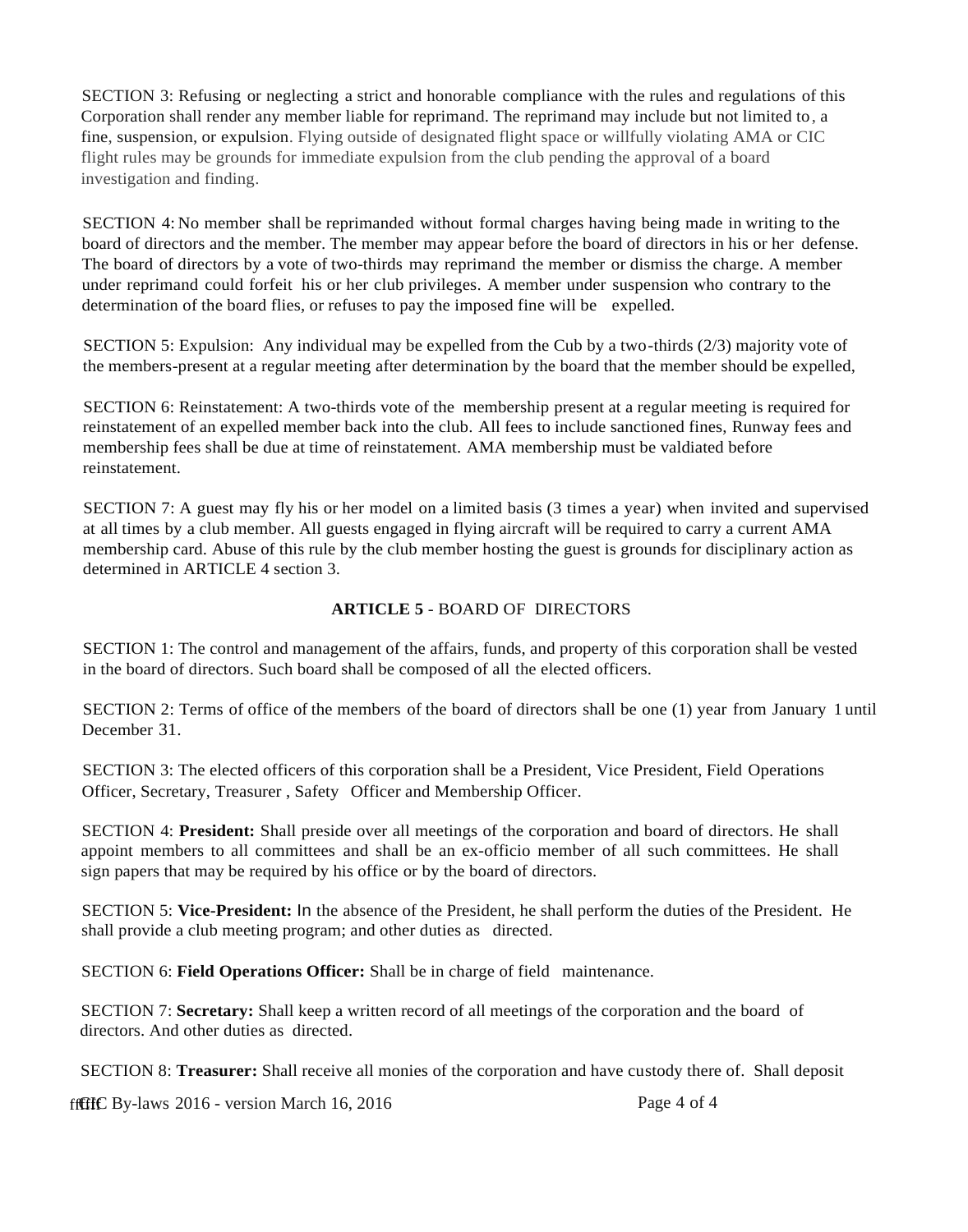the funds of the corporation in one or more banks selected by the board of directors, to be dispersedin accordance of the direction of the board ofdirectors. Shall keep a full account of all monies received and paid out and make such reports thereof to theboard of directors. Shall receive and have custody of all deeds, securities, notes, contracts and other financialpapers of the corporation and shall hold them for safekeeping. Shall sign such papers that may be required byhis office or the board of directors. Plan and submit for membership approval an annual Budget.

SECTION 9: **Safety Officer:** Monitor field activities, oversee and enforce all flying site policies. Report all safety-related issues to the board of directors.

SECTION 10: **Membership Officer:** Shall maintain the membership database, shall provide badges to the members and coordinates new member briefings. Shall prepare membership reports, handle membership applications, membership renewal, and other duties and incidental to this office.

SECTION 11: The Treasurer shall not be allowed serve more than two terms consecutively.

SECTION 12: Any officer of the corporation may be removed from office by a two-thirds vote of the members present by a regular meeting.

### **ARTICLE** 6-ELECTIONS

SECTION 1:Each candidate shall run for his desired office.

SECTION 2: Nominations shall take place at the regular club meeting in November and close at the December club meeting. Voting will take place at the December meeting. The board elect will be seated at the first regular meeting of the New Year.

### **ARTICLE** 7-MEETINGS

SECTION 1: Regular meetings shall be held monthly on the first Wednesday of the month.

SECTION 2: Four members of the board of directors will constitute a quorum at any regular or special meeting of the board of directors.

### **ARTICLE** 8-FINANCES

SECTION 1: Dues and assessments will be adjusted up or down to remain solvent as a club at the discretion of the board of directors and processed as a bylaws change.

SECTION 2: Members, whose dues are not submitted by the general meeting in February, shall be considered delinquent and assessed a reinstatement fee equal to half the membership fee for an entire year. A delinquent member shall be suspended and not be allowed to vote,participate in club activities or use club facilities until all fees are paid in full. This shall include reinstatement fee and delinquent fee plus one year dues. "Delinquent fees shall not be prorated".

SECTION 3: Annual dues of new members will be prorated by 50% on July 1st. New members with date of membership later than November 1st will pay the total annual dues and will be paid in full for the following year.

SECTION 4: Upon completion of term of office, the elected members of the Board of Directors may receive

 $f$ fffff $f$  By-laws 2016 - version March 16, 2016 Page 4 of 4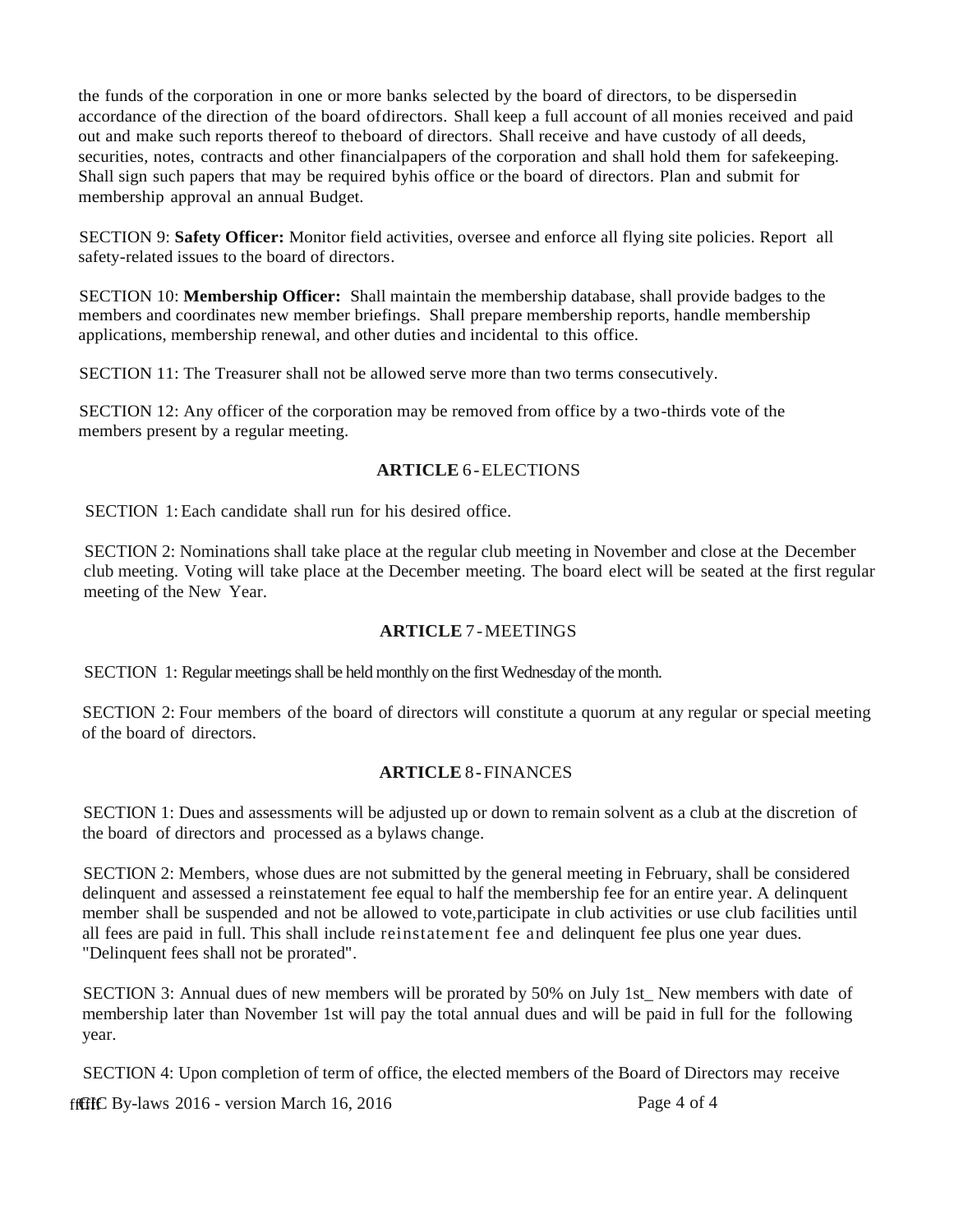free membership for the following year.

SECTION 5: The annual Budget shall be presented for approval by the general membership no later than the March general meeting. Non-Budget items of \$500 or more must be approved by a majority vote of the members present at a regular meeting.

SECTION 6: A committee of non-board members shall be convened to audit the clubs finances during the last two months of the year and to prepare a brief report to the membership at the January meeting.

# ARTICLE 9 - AMENDMENT OF BYLAWS AND FLIGHT AND SAFETY RULES

SECTION 1: The Bylaws or the Flight and Safety Rules may be amended at any regular meeting of Club by a majority vote of members present provided that:

A. The amendment was presented at the previous regular meeting.

B. The amendment with the final wording is published prior to the regular meeting at which the voting occurs.

SECTION 2: Approved changes to the Bylaws and/or the Flight and Safety Rules will be included in the next club newsletter and published on the Club website. A written copy of the Bylaws and Flight and Safety Rules shall be available in the clubhouse.

ARTICLE 10 - GRIEVANCE PROCEDURE (Flight and Safety Rules)

SECTION 1: PURPOSE: The grievance procedure provides a mechanism to enforce existing safety rules by providing a progressive disciplinary system when needed. Although most complaints can be resolved informally, if a complaint is serious or cannot be resolved informally, the matter should be referred to the Board of Directors by means of a Grievance Form to be filled out and turned into the Board. In addition to the Complainant, at least one witness is also required to sign the Grievance form.

SECTION 2: Any grievance that is determined valid by the Board will be recorded by the Secretary.

SECTION 3: While grievances will be permanently recorded by the Secretary, only incidents that occur within a two-year time period will be considered when determining disciplinary action.

SECTION 4: Any member receiving a Grievance, who directs retaliation action against the person filing said Grievance, will be subject to immediate expulsion from the club. This is to include threats, intimidation, physical harm, intentional equipment damage, or any other action to be deemed retaliatory by the Board of Directors. Expulsion of a member will be administered by the Board. Any expulsion requires a 2/3-majority vote by all Board members.

SECTION 5: The Board of Directors shall use its judgment in carrying out action on the following:

(1) A Grievance Form will be filled out and turned into the President.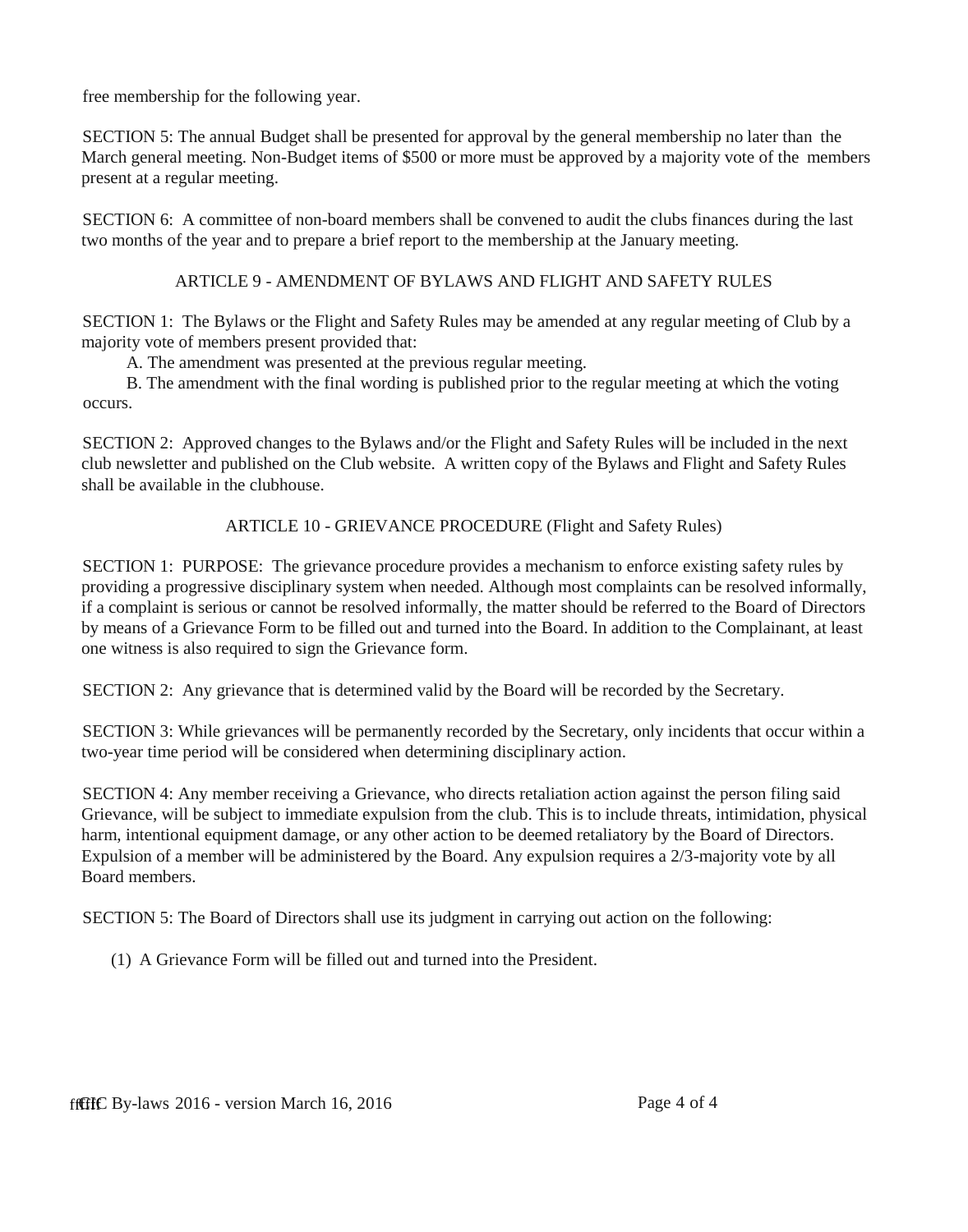### (2) FIRST VIOLATION

Viewpoints of both the complainant and accused will be considered. Complainant's name will be disclosed.

A verbal reprimand will be given to the accused by the Board of Directors, and will be recorded by the Secretary.

#### (3) SECOND VIOLATION

Complainant's name will be disclosed. The accused has the right to a written rebuttal, to be reviewed by the Board of Directors. If the Board so decides, the flying privileges of the accused will be suspended thirty (30) days. A reinstatement letter will be issued at the conclusion of the 30 day suspension. The reinstatement letter will outline the conditions of continued membership.

#### (4) THIRD VIOLATION

The Board of Directors will act on the reinstatement letter as outlined in violation 2. Complaintent may choose to present their case to the membership for a vote to override the board's decision.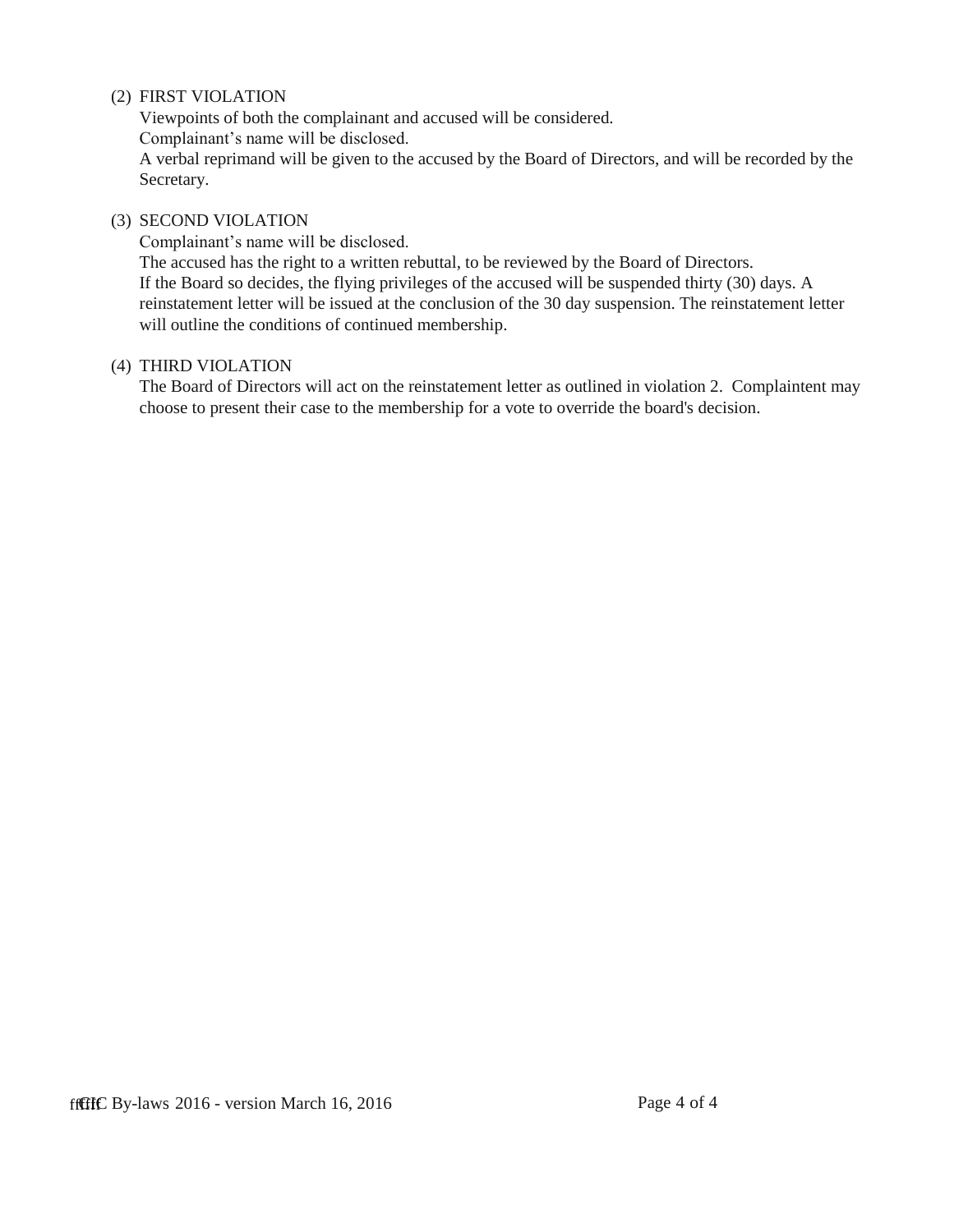| Date:                                                                                                                | Time:<br><u> 1980 - Johann Barn, mars ann an t-Amhain Aonaich an t-Aonaich an t-Aonaich ann an t-Aonaich ann an t-Aonaich</u> |
|----------------------------------------------------------------------------------------------------------------------|-------------------------------------------------------------------------------------------------------------------------------|
| <b>Nature of Violation:</b>                                                                                          |                                                                                                                               |
| <u> 1989 - Andrea Santa Andrea Andrea Andrea Andrea Andrea Andrea Andrea Andrea Andrea Andrea Andrea Andrea Andr</u> |                                                                                                                               |
|                                                                                                                      |                                                                                                                               |
|                                                                                                                      |                                                                                                                               |
|                                                                                                                      |                                                                                                                               |
|                                                                                                                      |                                                                                                                               |
| <b>Additional Witnesses (not required):</b>                                                                          |                                                                                                                               |
|                                                                                                                      |                                                                                                                               |